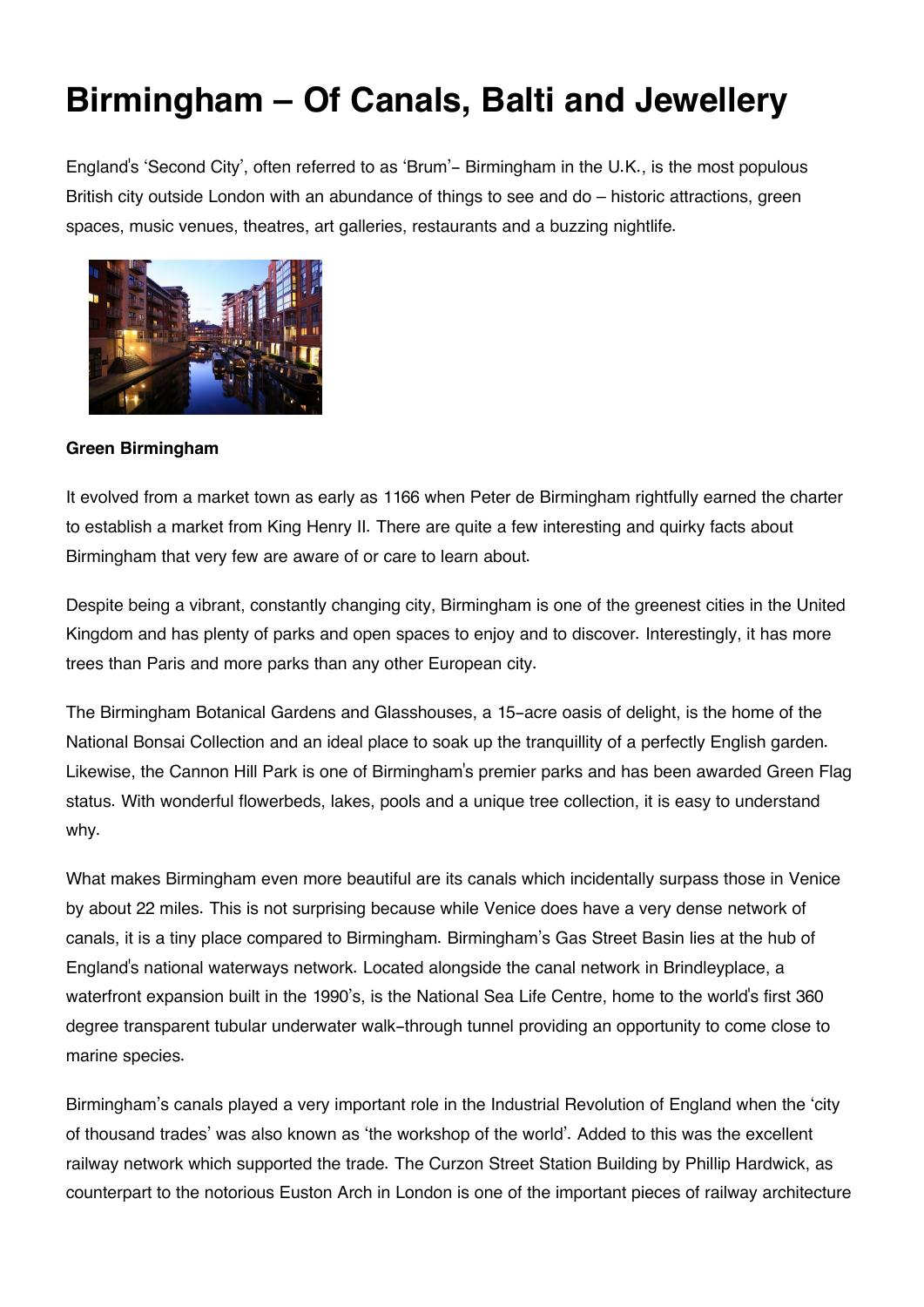globally.

Of special mention is the jewellery industry dating back to the early 18th century. The historic Jewellery Quarter, the oldest working area of its kind in Europe has the largest concentration of dedicated jewellers and was described by English Heritage as a ' national treasure'. Almost half of all the jewellery made in the U.K. comes from this 250 year district, home to around 400 specialist retailers selling handcrafted jewellery, clocks and watches.



St. Paul's Square, the only remaining Georgian architecture in Birmingham is located here along with the Pen Room Museum and the Royal Birmingham Society of Artists. Birmingham also has the largest Assay Office in the world which tests and hallmarks precious metal items as required by the Hallmarking Act.

#### **Home of Inventors**

Birmingham was home to the Lunar Society, an informal learned society in the Midlands Enlightenment, including industrialists, philosophers and intellectuals who met from 1765-1813 during the full moon, as the extra light made the journey home easier in absence of street lighting. Among the city's notable scientists and inventors are Matthew Boulton, proprietor of the Soho engineering works, Sir Francis Galton, originator of eugenics and important techniques in statistics, Joseph Priestley, who discovered oxygen and James Watt, inventor of the steam engine. F.W Lanchester built the first four-wheeled petrol driven car in Birmingham. Other notable inventions include: gas lighting (William Murdoch), Brylcreem (by the County Chemical Company in Bradford Street in 1928), coinage (Mathew Boulton), the magnetron and Lewis Paul and John Wyatt's first cotton Roller Spinning machine.

The whistle used by Kate Winslet in James Cameron's film Titanic was based on the original whistle used to save people's lives when the ship sunk. It was made by Birmingham based J. Hudson & Company who are still trading today and are the world's largest manufacturer of whistles. On the medical front, U.K.'s first ever hole-in-the-heart operation was done at Birmingham Children's Hospital and the use of X-rays (radiography) was pioneered by John Hall-Edwards from Birmingham.

Birmingham City Council is the biggest local authority in Europe employing twice as many people as the European Commission. The frieze above the Council House main door depicts Britannia rewarding the citizens of Birmingham for their hard work. Birmingham's Central Library is Europe's largest public library lending 8 million books annually. Centenary Square, adjacent to the library is made from over half a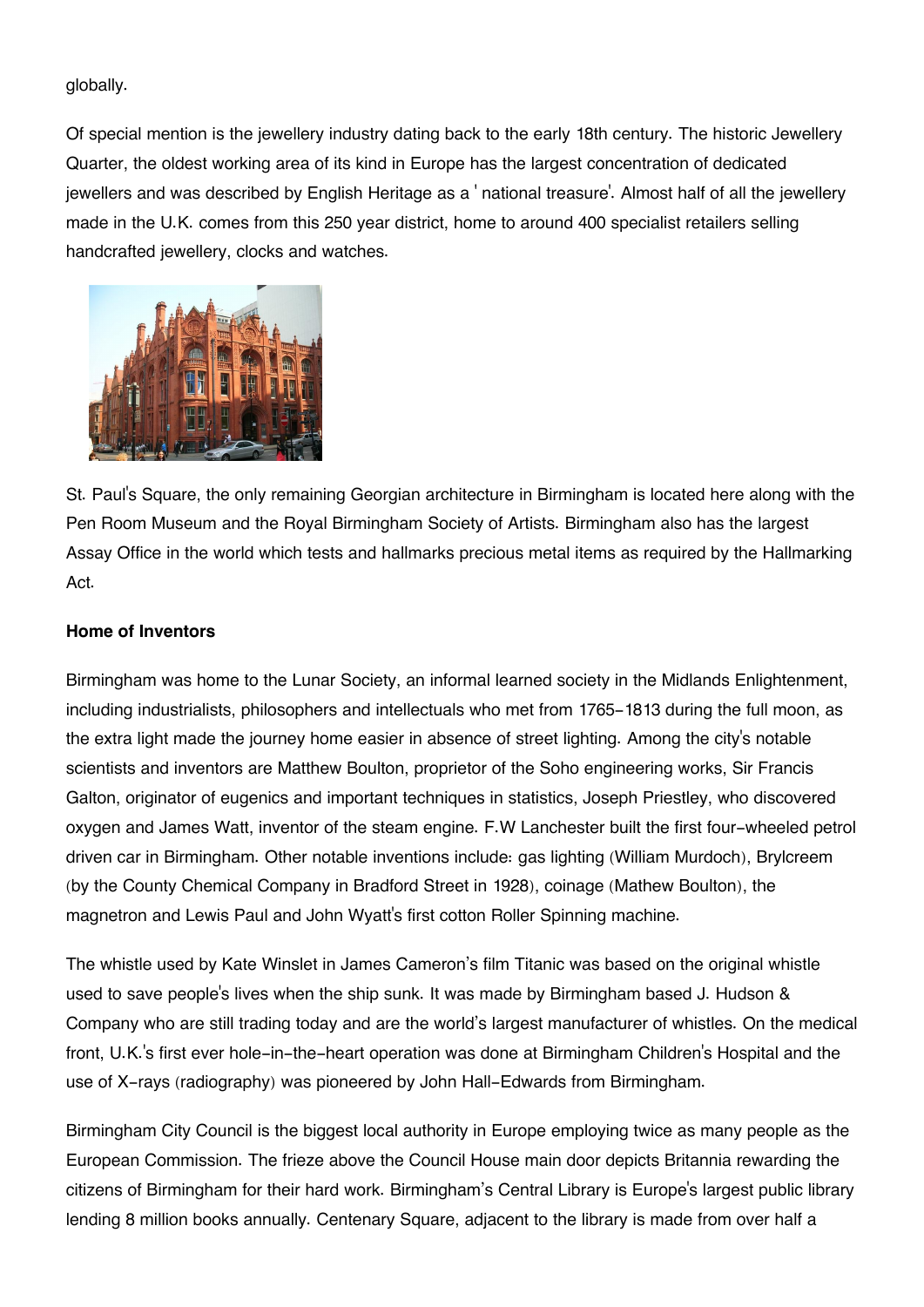million bricks, hand laid and designed to resemble a Turkish rug. Interestingly, the Great Western Arcade, a mecca for shoppers, was built with an all glass dome which was destroyed in World War II. Romantically located on the canals, the Mailbox and the Bull Ring are home to several designer stores, spas and salons.

## **Festive and Literary City**

Birmingham always boasted of a strong literary heritage. Samuel Johnson stayed here briefly, Arthur Conan Doyle worked in Aston and W. H. Auden grew up in Harborne. J. R. R. Tolkien was brought up here and many locations here as the Moseley bog, Sarehole Mill and Perrott's Folly (one of Birmingham's oldest buildings from 1758 said to be the original inspiration for The Two Towers) inspired him. American writer Washington Irving spent many years here producing several famous works as Bracebridge Hall, The Humorists and A Medley based on the Aston Hall.

Birmingham also has a hugely compelling and eclectic cultural spectrum which hosts a selection of festivals with music, dance and good old-fashioned family entertainment. The annual St. Patrick's Day is the third biggest festival outside Dublin and New York dating back to 1952 with the Irish coming to work here from the 1820's.

Birmingham also hosts the largest Vaisakhi celebration outside Asia to the beats of the Bhangra which is home to 90 per cent of Bhangra music originating in the U.K. Incidentally, Birmingham is the centre for Asian music industry in the U.K.

The world's oldest vocational dance school – Elmhurst School for Dance is in Birmingham. The city is also home to many famous rock bands - Duran Duran, UB40, Black Sabbath, etc., and often described as the birthplace of heavy metal. Odeon Cinema's a British chain of cinema's and the largest in Europe had it first theatre opened here in 1930. As regards sports, the first game of lawn tennis was played in Edgbaston in 1865.

As the most multi-cultural city outside London, gastronomic Birmingham too does not lag behind with its platter of varied global cuisine offered in its many cafés, bars, bistro's, stylish restaurants and wayside eateries. The Balti (bucket in Urdu), a type of curry invented here in the 1970's by the Pakistani immigrants, has rapidly become a favourite, both within and outside the community. The acclaimed 'Balti Triangle' with its 50 odd restaurants and takeaways is renowned for giant naans (leavened, oven-baked flatbread) served with a delicious combination of meat and vegetables in sizzling spices.